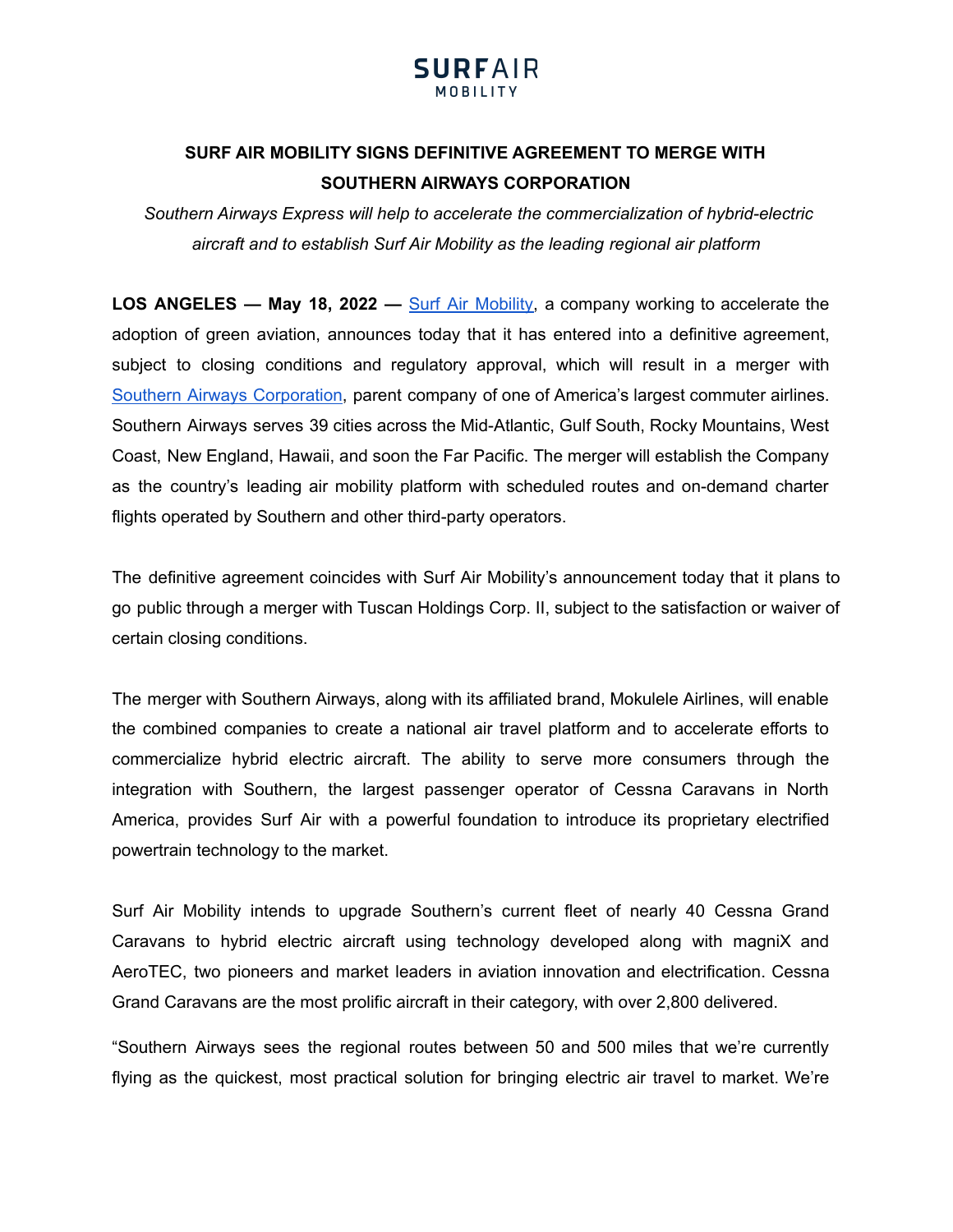# **SURFAIR**

excited to be a part of Surf Air Mobility's mission to electrify aviation and to bring sustainable innovation to market faster," said Stan Little, Chairman and CEO of Southern Airways, who will continue to run the airline post-merger and will serve as president of Surf Air Mobility.

"The addition of Southern Airways will allow us to more rapidly bring green flying solutions to real flyers," said Carl Albert, Chairman of Surf Air Mobility. "Southern's fleet of Cessna Caravans will be the foundation for the next generation of aircraft as we upgrade the fleet to hybrid electric powertrains. Our first generation of electrified aircraft will meaningfully decarbonize aviation and help alleviate the environmental impact of flying by targeting emission reductions by as much as 25 percent versus conventional propulsion systems."

### **About Surf Air Mobility**

Surf Air Mobility is a Los Angeles-based electric aviation and air travel company reinventing flying through the power of electrification. The company will bring electrified aircraft to market at scale in order to substantially reduce the cost and environmental impact of flying. The management team has deep experience and expertise across aviation, electrification, and consumer technology. Surf Air Mobility is the parent company of Surf Air Inc, and has entered into a definitive agreement to merge with Southern Airways Corporation. For more information, visit: [https://surfair.com.](https://surfair.com)

### **About Southern Airways Corporation**

Founded in 2013, Southern Airways Express is one of the largest commuter airlines in the United States. Operating a fleet of Cessna Caravans and King Air Super 200s, among other fleet types, Southern and its Hawaiian subsidiary, Mokulele Airlines, serve 39 cities with more than 240 peak-day departures from hubs at Dallas/Ft. Worth, Denver, Honolulu, Kahului, Los Angeles, Memphis, Nantucket, Phoenix, Pittsburgh, and Washington-Dulles. In Hawai'i, Mokulele serves more airports with more flights than any other airline. Southern has interline agreements with American Airlines, United Airlines, and Alaska Airlines. For more information, visit [www.iFlySouthern.com.](http://www.iflysouthern.com)

#### **Contacts**

*Media*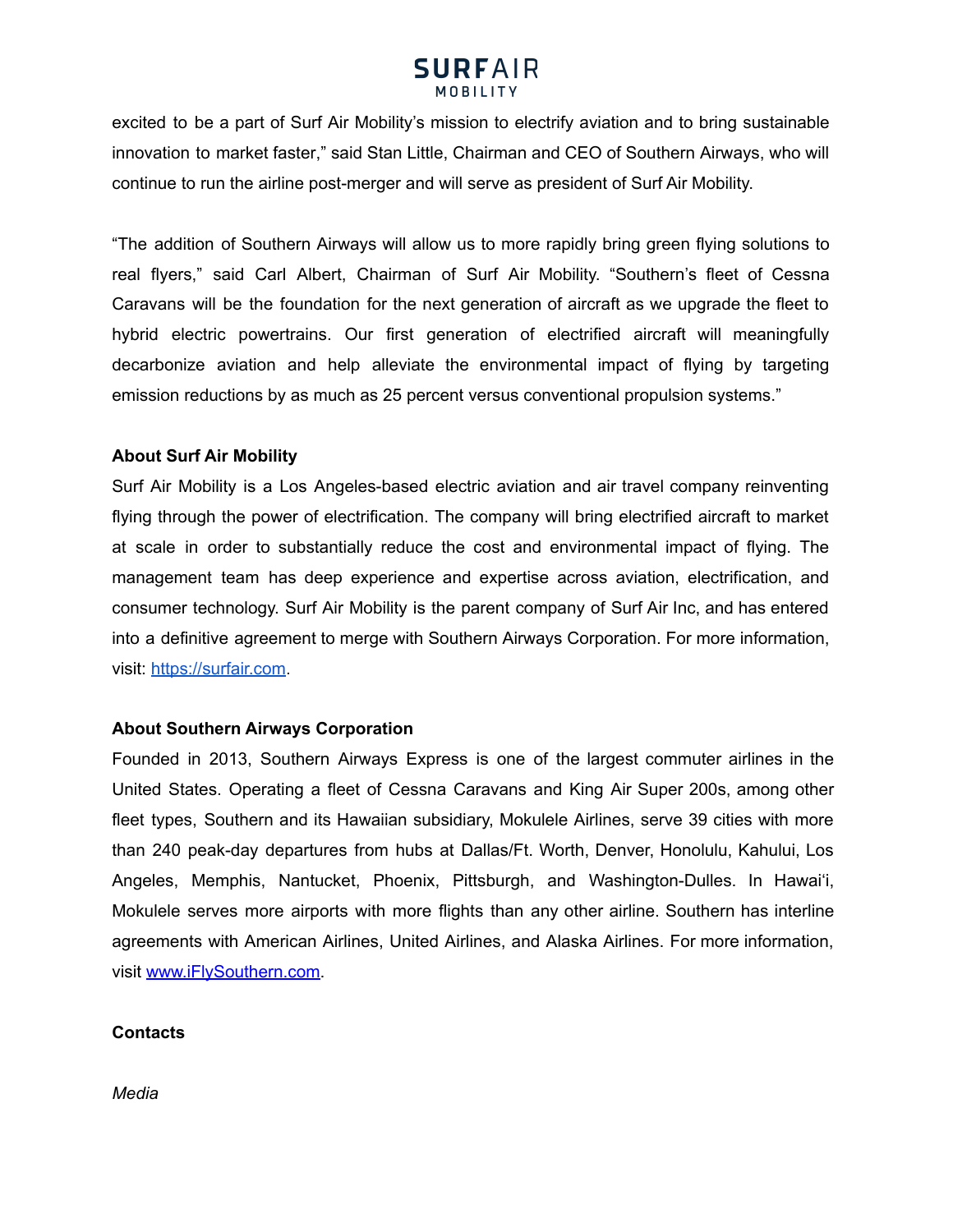

press@surfair.com

#### *Investors*

[investors@surfair.com](mailto:investors@surfair.com)

#### **Additional Information and Where to Find It**

THCA intends to file with the Securities Exchange Commission (the "SEC") a registration statement on Form S-4 with a proxy statement containing information about the proposed transaction and the respective businesses of SAM and THCA. THCA will mail a final prospectus and definitive proxy statement and other relevant documents after the SEC completes its review. THCA shareholders are urged to read the preliminary prospectus and proxy statement and any amendments thereto and the final prospectus and definitive proxy statement in connection with the solicitation of proxies for the special meeting to be held to approve the proposed transaction, because these documents will contain important information about the THCA, SAM, and the proposed transaction. The final prospectus and definitive proxy statement will be mailed to stockholders of the THCA as of a record date to be established for voting on the proposed transaction. THCA shareholders will also be able to obtain a free copy of the proxy statement, as well as other filings containing information about the THCA, without charge, at the SEC's website (www.sec.gov) or by calling 1-800-SEC-0330. Copies of the proxy statement and the THCA's other filings with the SEC can also be obtained, without charge, by directing a request to: stephen@tuscanholdings.com. Additionally, all documents filed with the SEC can be found on THCA's website, [tuscan-holdings.com](http://tuscan-holdings.com/). The information contained in, or that can be accessed through, THCA's or SAM's website is not incorporated by reference in, and is not part of, this press release.

#### **Participants in the Solicitation**

SAM and THCA and their respective directors and officers and other members of management and employees may be deemed participants in the solicitation of proxies in connection with the proposed business combination. THCA stockholders and other interested persons may obtain, without charge, more detailed information regarding directors and officers of THCA in the SPAC's Form S-1 filed with the SEC relating to its initial public offering, which was declared effective on July 11, 2019 and in the proxy statement/prospectus relating to this transaction once filed. Information regarding the persons who may, under SEC rules, be deemed